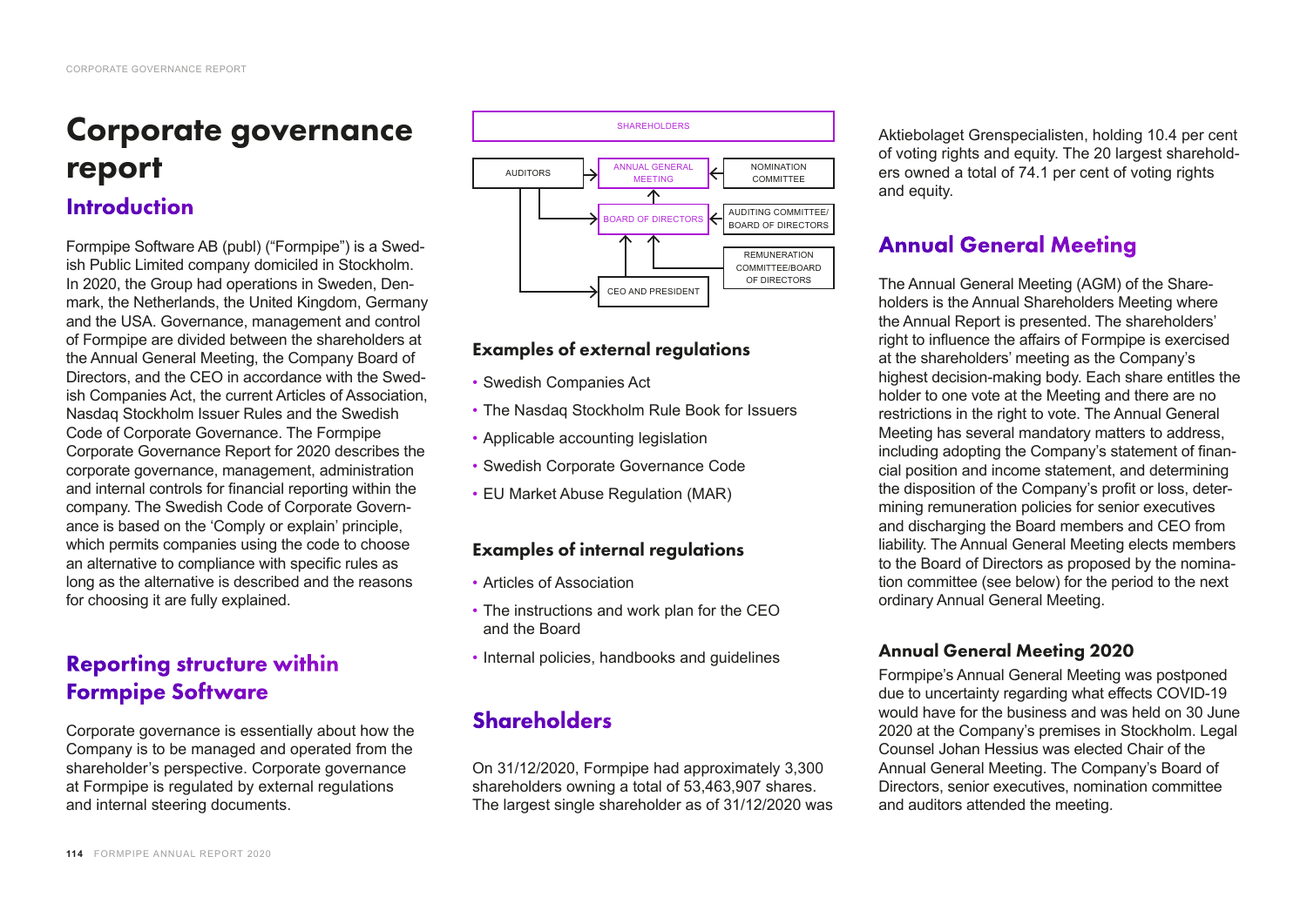Company shareholders received advance notice at [www.formpipe.se](http://www.formpipe.se) of the time and location for the Annual General Meeting and of their right to have any matter addressed at the meeting within the required time limit. All shareholders who were registered in the Company share registry and who provided timely notice of their intention to participate were entitled to take part in the meeting and vote for their shares. According to Act (2020:198) regarding Temporary Exceptions to Facilitate the Implementation of Annual General Meetings in Companies and Associations, the Board had decided that the shareholders could exercise their right to vote by postal voting before the Annual General Meeting. The Company encouraged the shareholders to use this opportunity to reduce the risk of the spread of the virus that causes COVID-19.

The resolutions passed included:

- Adopting the statement of financial position and income statement, as well as the appropriation of profits for the 2019 financial year.
- The re-election of Board members Bo Nordlander (Chairman), Peter Lindström, Åsa Landén Ericsson, Annikki Schaeferdiek and Erik Syrén, and election of Martin Bjäringer as a new Board member.
- Electing Bo Nordlander as Board Chair
- Authorisation to the Board to purchase and transfer treasury shares.
- Authorisation to the Board to buy-back warrants.
- Issuing of warrants for staff.
- Guidelines on remuneration of senior executives.

The minutes of the Annual General Meeting were published on the Company's website two weeks

after the meeting. The information from the Annual General Meeting, including the notice to attend, meeting minutes and information regarding the nomination committee is published at the Formpipe website, [www.formpipe.se.](http://www.formpipe.se)

### Annual General Meeting 2021

The Formpipe Annual General Meeting of Shareholders 2021 will take place on 28 April at the Company's premises. Information regarding shareholders providing notice of their intent to participate in the 2021 AGM will be available in advance at [www.formpipe.com](http://www.formpipe.com). This information will include a description of how shareholders may bring any matter before the meeting.

# Nomination committee

The Nomination Committee work is begun by evaluating the sitting Board by the Chairman of the Board sending all Board members a survey covering the following main areas: strategy, reporting and control, composition and expertise and the Board's working methods. The results are then discussed in the Board as a separate agenda item and where comparison is done against previous years. The Chairman of the Board presents the results to the Nomination Committee. The Nomination Committee also has individual meetings with all Board members when necessary. The Nomination Committee applied rule 4.1 in the Swedish Corporate Governance Code and the policy for diversity for the Board in its work. Diversity is an important factor in the nomination work of the Nomination Committee. The Nomination Committee continuously strives for an even gender distribution and diversity in terms of competence, experience

and background on the Board, which is also reflected in the current composition. The nomination committee's work must be characterised by openness and discussion so as to achieve a well balanced Board. The nomination committee nominates individuals to the Board for the next mandate period, who are then proposed to the Annual General Meeting for election. The nomination committee also proposes remuneration for the auditors and members of the Board of Directors, and for the election of auditors where necessary. The 2020 AGM resolved that the Nomination Committee for the 2021 AGM shall consist of three members. The Chairman of the Board shall contact the three largest shareholders or shareholder groups in terms of votes (this refers to both directly registered shareholders and trustee-registered shareholders) according to Euroclear Sweden AB's print-out of the share register as of the last day of trading in September of the current year (i.e. the year when the AGM that established the current principles was held) and other reliable information that was provided to the Company at this time. Documented shareholding through pension or endowment insurance can be taken into account. These shareholders shall each appoint a representative, who shall form the Nomination Committee for the mandate period to the next Annual General Meeting. The Nomination Committee can choose to co-opt the Chairman of the Board. The names of the Nomination Committee were published at the Company's website no later than six months before the Annual General Meeting. The complete description of nomination committee policies will be contained in the document 'Nomination committee's proposals and explanatory statement regarding the proposed members of the Board of Directors' prior to the 2020 AGM at [www.formpipe.se.](http://www.formpipe.se)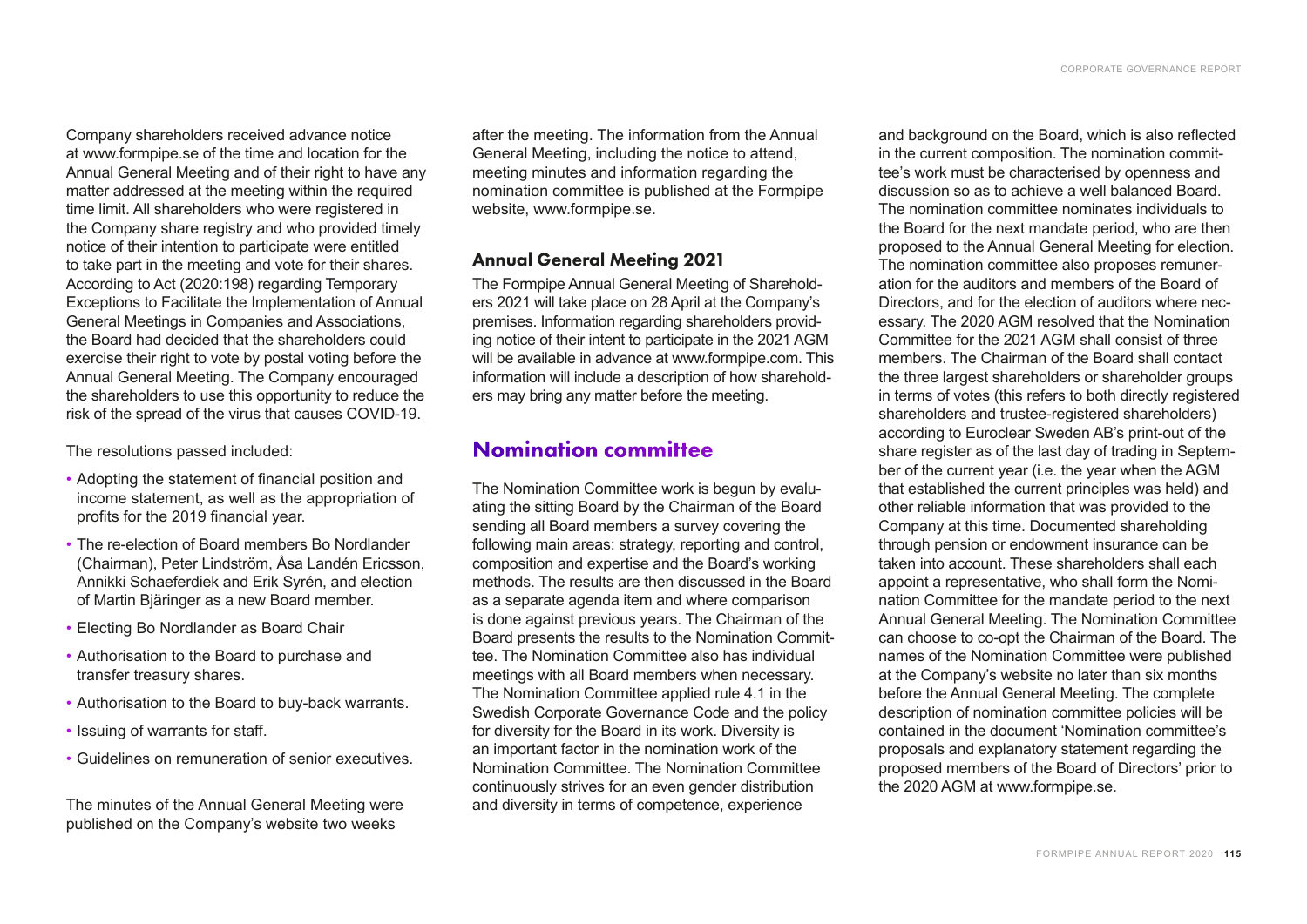**The members of the Nomination Committee for the period prior to the 2021 AGM are:** 

| Malin Ruijsenaars, representing AB Grenspecialisten                                                 | 5.564.128 shares |
|-----------------------------------------------------------------------------------------------------|------------------|
| Louise Hedberg, representing SEB Investment Management                                              | 5.549.446 shares |
| Veronica Sandman, representing an owner grouping consisting<br>of Martin Bjäringer and Carl Rosvall | 3.800,000 shares |
| Bo Nordlander (co-opted), Chairman of Formpipe Software AB                                          | 328,159 shares   |

# Articles of Association

The Articles of Association stipulate that Formpipe is a Public Limited Company, which shall conduct business, directly or indirectly, in the specified fields and with all activities compatible therewith: consulting operations regarding Internet and Intranet solutions; consulting operations regarding information, management, and data processing; development and design of computer software and related products and services, including sales thereof in combination with suitable hardware; administration and trade in securities and real estate. The share capital for Formpipe shall amount to not less than SEK 2,000,000 and no more than SEK 8,000,000. The number of shares shall be no less than 20,000,000 and no more than 80,000,000. The Board of Directors shall consist of no less than three and no more than six members with no more than three deputies. The complete Articles of Association can be downloaded from [www.formpipe.com](http://www.formpipe.com).

# Board of Directors

#### The job of the Board of Directors

The job of the Board of Directors is to manage the Company's affairs on behalf of its shareholders. The work of

Formpipe's Board is governed, other than by applicable laws and recommendations, by the Board's work plan which contains the rules for the delegation of duties and decision-making powers between the Board and the CEO for financial reporting, investments and financing. The work plan is approved once a year.

### Responsibilities of the Board

The Board of Directors at Formpipe has overall operational responsibility for the Company's organisation and management, and to ensure that guidelines for managing Company assets and funds are appropriate for their purpose. The Board is responsible to ensure the Company is governed in accordance with the laws and ordinances, as well as the issuer rules of which the Swedish Code of Corporate Governance is part. The Board is also responsible for developing and monitoring the Group's strategies by means of plans and targets, decisions on acquisitions and divestments of companies, major investments, recruitments and remuneration to the Group executive, along with regular monitoring of operations over the year. The Board of Directors annually approves the year-end financial statement, with regard to the business plan, operations-related policies and the work plan for the CEO.

### Work of the Board of Directors for 2020

At the Annual General Meeting on 30 June 2020, Board members Bo Nordlander (Chairman), Peter Lindström (Board member), Åsa Landén Ericsson (Board member), Annikki Schaeferdiek (Board member) and Erik Syrén (Board member) were re-elected, and Martin Bjäringer (Board member) was elected as a new Board member. The Board

has held 14 meetings recorded in minutes, which considered the Company's financial positions and reporting, the focus of business operations, acquisitions, market assessments, strategic alternatives and organisational issues.

### The Board Chair

Bo Nordlander, the Chair for the Board of Directors, leads the Board's work to ensure it is carried out in accordance with applicable laws and regulations. The Chair monitors operations in dialogue with the CEO and is responsible for ensuring that all Board members receive the information necessary to conduct high quality discussions and decision-making. The Chair also participates in the evaluation and developmental issues related to the Group's senior managers.

### The composition of the Board of Directors

Formpipe normally holds eight general meetings of the Board of Directors annually plus an inaugural meeting immediately after the Annual General Meeting. Additional Board meetings are held as necessary. The Board consists of six full members and no deputies. The CEO is not part of the Board of Directors, but attends all Board meetings as a speaker except when the CEO's performance is under evaluation. The CEO reports to the Board regarding the operative activities of the Group and ensures that Board members receive factual and relevant information for their decision-making processes. In addition to the CEO, the company's CFO also attends as the secretary. The table below specifies the members of the Board of Directors and their assessment in regard to their independence in relation to the Company and shareholders.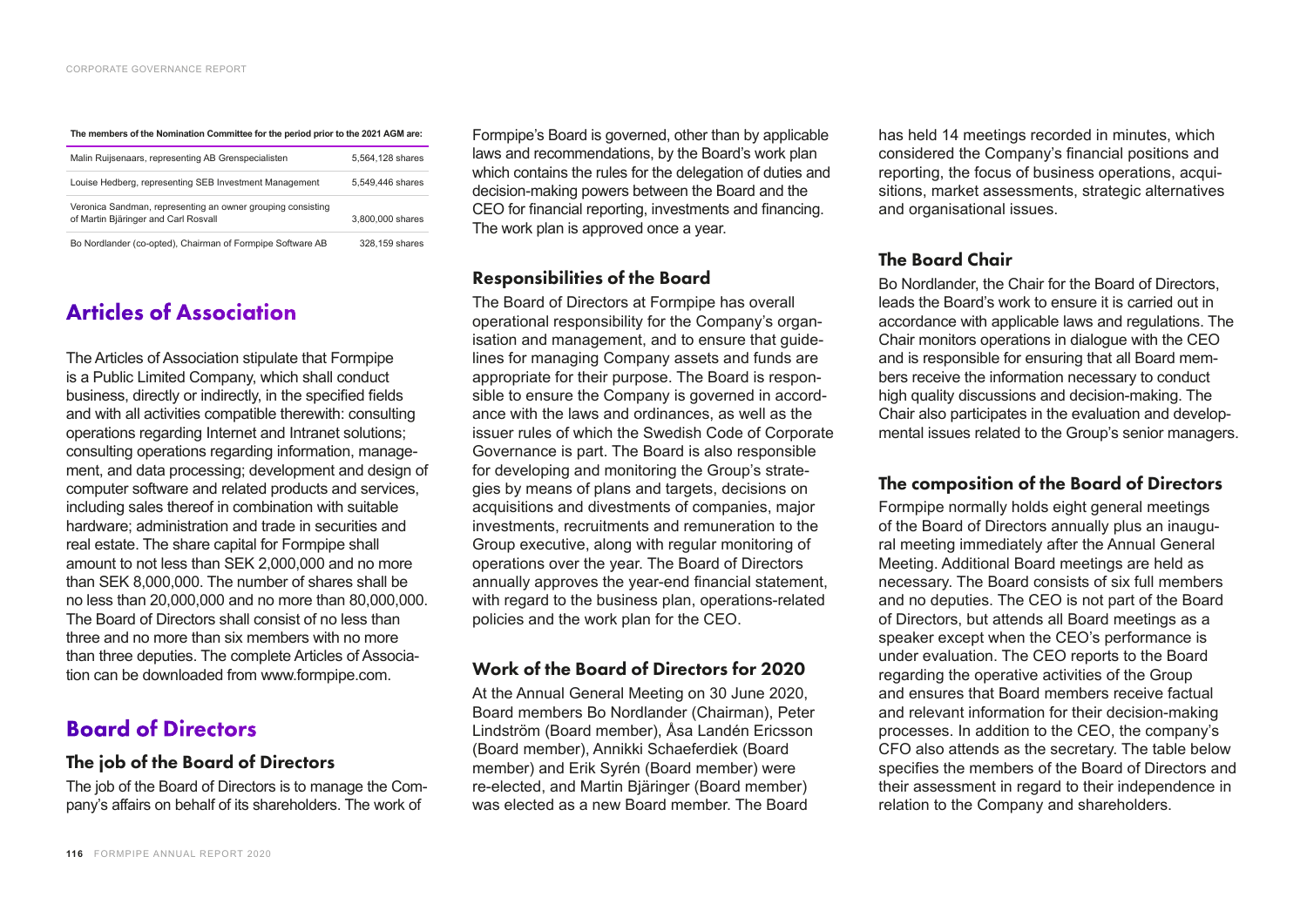| <b>Board member</b>                                                                                                                 | Participation/<br>total meetings | Audit<br>Committee | Remuneration<br>Committee | Independent | Other                                                                                                                                                                                                                                                                                                                                                                                                                                                                                                                                                                                                                                                            |
|-------------------------------------------------------------------------------------------------------------------------------------|----------------------------------|--------------------|---------------------------|-------------|------------------------------------------------------------------------------------------------------------------------------------------------------------------------------------------------------------------------------------------------------------------------------------------------------------------------------------------------------------------------------------------------------------------------------------------------------------------------------------------------------------------------------------------------------------------------------------------------------------------------------------------------------------------|
| <b>Bo Nordlander</b><br>Chairman of the Board since 2013<br>Board member since 2009<br>Year of birth: 1956<br>Shareholding: 328,159 | 14/14                            | Yes                | Yes                       | Yes         | Bo was formerly the CEO of SIX Financial Information Nordic AB<br>(2010-2016). Head of Capital Market & Wealth, Tieto (2007-2009),<br>CEO Abaris (2001-2007), Entra AB (1991-2001). Bo holds a degree<br>in business administration from the School of Business, Economics<br>and Law.                                                                                                                                                                                                                                                                                                                                                                           |
| Peter Lindström<br>Board member since 2016<br>Year of birth: 1970<br>Shareholding: 45,000                                           | 14/14                            | Yes                | Yes                       | Yes         | Peter has an executive MBA from the School of Economics and<br>Management at Lund University and an electrical engineering de-<br>gree from the Faculty of Engineering at Lund University. Peter is the<br>Executive Vice President, Head of Sales at and a part of the man-<br>agement group at Axis Communications AB. Peter has more than<br>25 years' extensive experience from senior roles in the IT industry,<br>both at a regional and global level.                                                                                                                                                                                                     |
| Annikki Schaeferdiek<br>Board member since 2017<br>Year of birth: 1969<br>Shareholding: 16,000                                      | 14/14                            | Yes                | Yes                       | Yes         | Annikki holds a Master of Science in Engineering from the Institute of<br>Technology at Linköping University. Annikki has 20 years' experience<br>from the IT/telecom industry. Annikki worked among other things in<br>Berglin for a small technology firm, as the CEO of Netwise, and the<br>Business Area Manager of Ericsson's Multimedia unit and since 2010<br>runs her own company Syster P that makes jewellery with its own<br>e-commerce and sales in some 15 countries. Other assignments:<br>Member of the Boards of Proact IT AB, Axiell Group AB and Chair-<br>man of the Board of Competella AB.                                                  |
| Åsa Landén Ericsson<br>Board member since 2017<br>Year of birth: 1965<br>Shareholding: 10,000                                       | 14/14                            | Yes                | Yes                       | Yes         | Åsa holds an MSc. in Industrial Economics from Chalmers University<br>of Technology and an MBA from INSEAD. Asa has more than<br>25 years' experience in senior positions in the IT and telecom sector.<br>She is currently the President and CEO of C.A.G. Group AB. Earlier<br>assignments include the CEO of the systems integrators Cygate AB,<br>the CEO of the IT consulting firm Enfo BI & Analytics, President and<br>CEO of ENEA AB, CEO of Scanpix Sweden AB, Board member of<br>ENEA AB, Rejlers AB and Acando AB.                                                                                                                                    |
| Erik Syrén<br>Board member since 2019<br>Year of birth: 1978<br>Shareholding: 59,816                                                | 14/14                            | Yes                | Yes                       | Yes         | Erik attended the economics programme at Lund University. Erik was<br>formerly CEO and now sits on the Board of Directors of the listed<br>CRM company Lime Technologies AB (publ), where he has been<br>involved in running the company for the past 20 years. Erik is also a<br>member of the Board of the fast-growing software company Wiraya<br>Solutions AB. Other assignments: Member of the Boards of Syringa<br>Capital and Syringa Consulting.                                                                                                                                                                                                         |
| Martin Bjäringer<br>Board member since 2020<br>Year of birth: 1959<br>Shareholding: 3,800,000                                       | 8/8                              | Yes                | Yes                       | Yes         | Martin holds a Master of Science in Business Administration and<br>Economics from Stockholm University. Martin has worked as a<br>private investor since 2000. Before then he worked at Alfred Berg<br>Fondkommission from 1982. In the years 1993-2007, Martin was<br>a co-owner and Chairman of the Board of Protect Data. For many<br>years, he has been a major shareholder in Björn Borg AB and a<br>former Board member. In 2012, Martin was involved in the founding<br>of the Swedish venture capital fund Monterro, which specialises in<br>Nordic software companies and started its third fund in 2019, which<br>now manages more than SEK 4 billion. |

### The Board's work plan

The Board's work plan was approved on 30 June 2020 at the inaugural meeting of the Board. These procedures are revised at least once annually or when necessary. The procedures include  $-$  among other things – the Board's responsibilities and tasks, the tasks of the Chairman of the Board and audit issues, as well as stating which reports and financial information should be received by the Board of Directors prior to each Ordinary General Meeting. The work plan also includes instructions to the CEO.

# Audit and Remuneration Committee

The Board as a whole operates as the audit and remuneration committees. The description of tasks in regard to its work as an audit committee and remuneration committee is prepared and approved as an appendix to the approved work plan. The work plan with appendix was approved at the inaugural Board meeting on 30 June 2020. During 2020, the committees have held separate meetings to address these issues (two meetings of the Audit Committee and three meetings of the Remuneration Committee).

# CEO and Group management

CEO Christian Sundin manages the Group and its operations within the framework approved by the Board of Directors.

#### **Christian Sundin**

Chief Executive Officer Date of birth: 1971 Employed since: 2006

Shareholding: 946,840 Warrants: 756,900

The composition of the Board of Directors for Formpipe meets the requirements of the Nasdaq Stockholm Stock Exchange and the Swedish Code of Corporate Governance in regard to composition and independent Board members.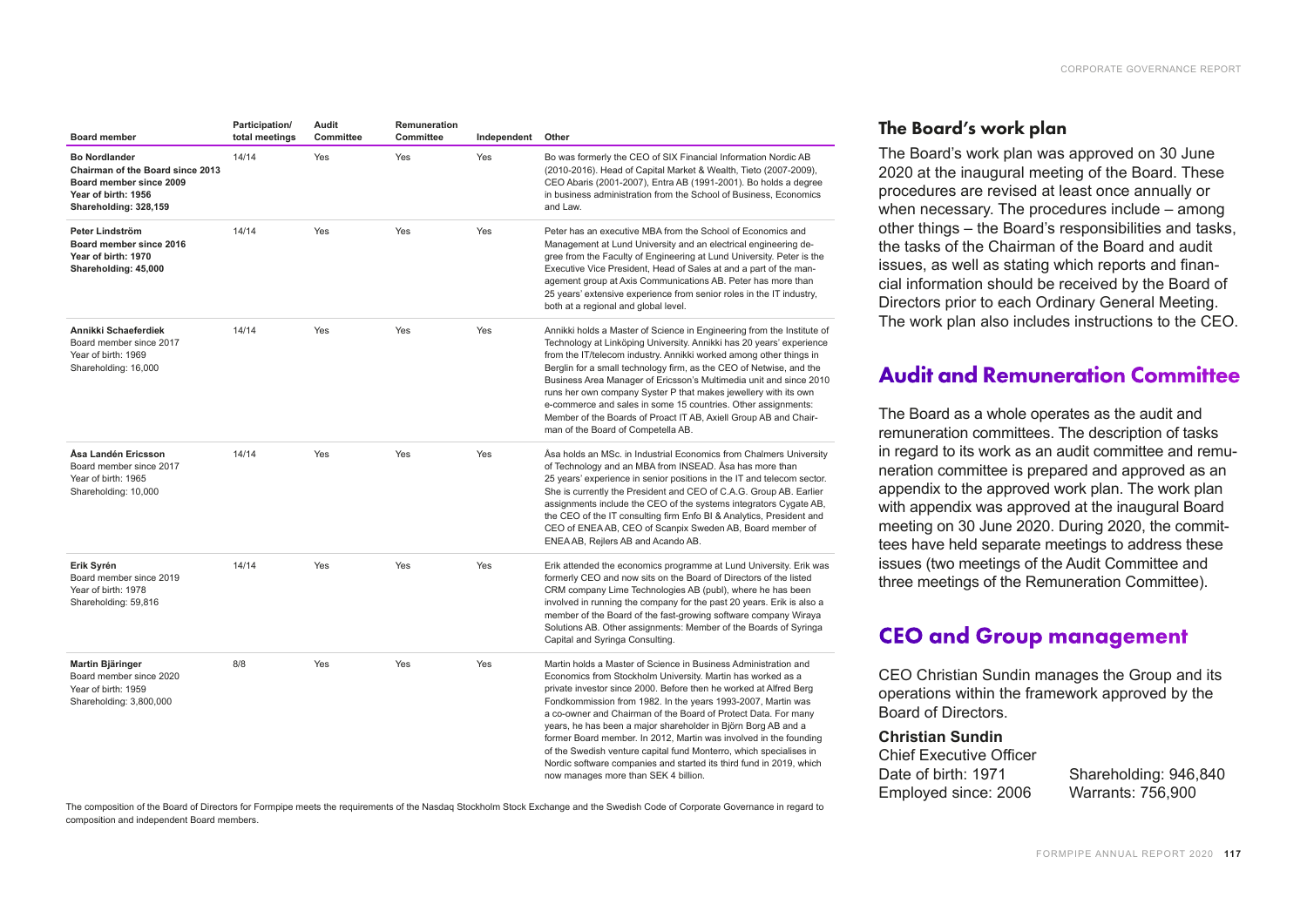Christian was employed as CFO at Formpipe prior to taking over the CEO post in 2007. Christian has a background within the Ericsson Corporation and solid experience of implementing larger IT systems. Christian has a degree in Economics. Christian does not hold any material assignment outside Formpipe and has no material shareholding or part ownership in any companies other than Formpipe.

The latest valid instruction to the CEO was passed by the Board on 30 June 2020. The CEO continuously prepares necessary documentation to inform and provide a basis for decision-making, and he explains and substantiates proposals for Board determination. The Board Chair conducts an annual performance assessment interview with the CEO in compliance with the CEO instruction and applicable requirements specification. The CEO leads the executive management of the Group in their activities and makes final decisions in consultation with the business area managers. An annual business plan is also prepared in consultation with the relevant business area manager. The business plan is followed up with monthly reports from each business area within the Company, where the review concentrates on growth and cost control.

# Auditors

The Annual General Meeting of shareholders appoints one or two auditors with no more than two deputies for the purpose of auditing the company financial statements and annual accounts, as well as the work of the administration of the Board of Directors and CEO. Chief Auditor is Aleksander Lyckow from PricewaterhouseCoopers AB.

# Internal control regarding financial reporting for the 2020 financial year

The report has been prepared in compliance with the Swedish Code of Corporate Governance and is thereby delimited to the internal control regarding financial reporting. The Board of Directors is responsible for managing corporate governance at Formpipe and thereby for management of internal controls. The overall purpose for this is to protect the Company's assets and thereby the investment of all shareholders. The Board is also responsible for ensuring that financial reporting is prepared in compliance with applicable law. Quality assurance of Formpipe's financial reporting is conducted by the Board, addressing all critical accounting issues and the financial reports submitted by the Company. This presumes that the Board addresses issues concerning internal control, regulatory compliance, material uncertainties in recognised values, any uncorrected errors, events after the statement of financial position date, changes to estimates and assessments, any determined irregularities and other circumstances that impact the quality of these financial reports.

### Description of the internal control organisation

#### Control environment

An active and fully engaged Board of Directors is the foundation for good internal control. The Board at Formpipe has established clear working processes and work plans for their administration. An important part of work in the Board is to prepare and approve basic policies, guidelines and frameworks related to

both operating control and financial reporting. The Company's governing documents are designated "The Board of Director's Work plan and instruction for delegation of responsibilities between the Board and Chief Executive Officer and instruction for economic reporting to the Board of Directors in Formpipe (including subsidiaries and branches)". The purpose of this policy includes creating the basis for sound internal control. Follow-up and amendment are conducted continuously and communicated to all staff members involved in financial reporting. The Board conducts monthly assessment of operational performance and results using a purpose-designed reporting package that contains income statement and calculated key ratios along with additional material operational and financial information. The Board functions in its entirety as an Audit Committee. The Board has reviewed and assessed the accounting and economic reporting procedures, and monitored and assessed the work, qualifications and independence of the external auditors. During the year, the Board conducted a review and received written reports from the company's external auditors. Other established policies that provide the basis for internal control within Formpipe are the Authorisation Policy, Financing Policy, Information Policy and IT Policy. Formpipe works according to a business area-based organisational structure where the respective business area manager is a member of Group management and responsible for the results within that business area. In addition to the business area managers, Group management also includes the CEO, CFO, CTO, Director of HR and Director of Business Development. Formpipe's business areas have common structures, accounting systems and policies, which facilitates the creation of suitable procedures and control systems.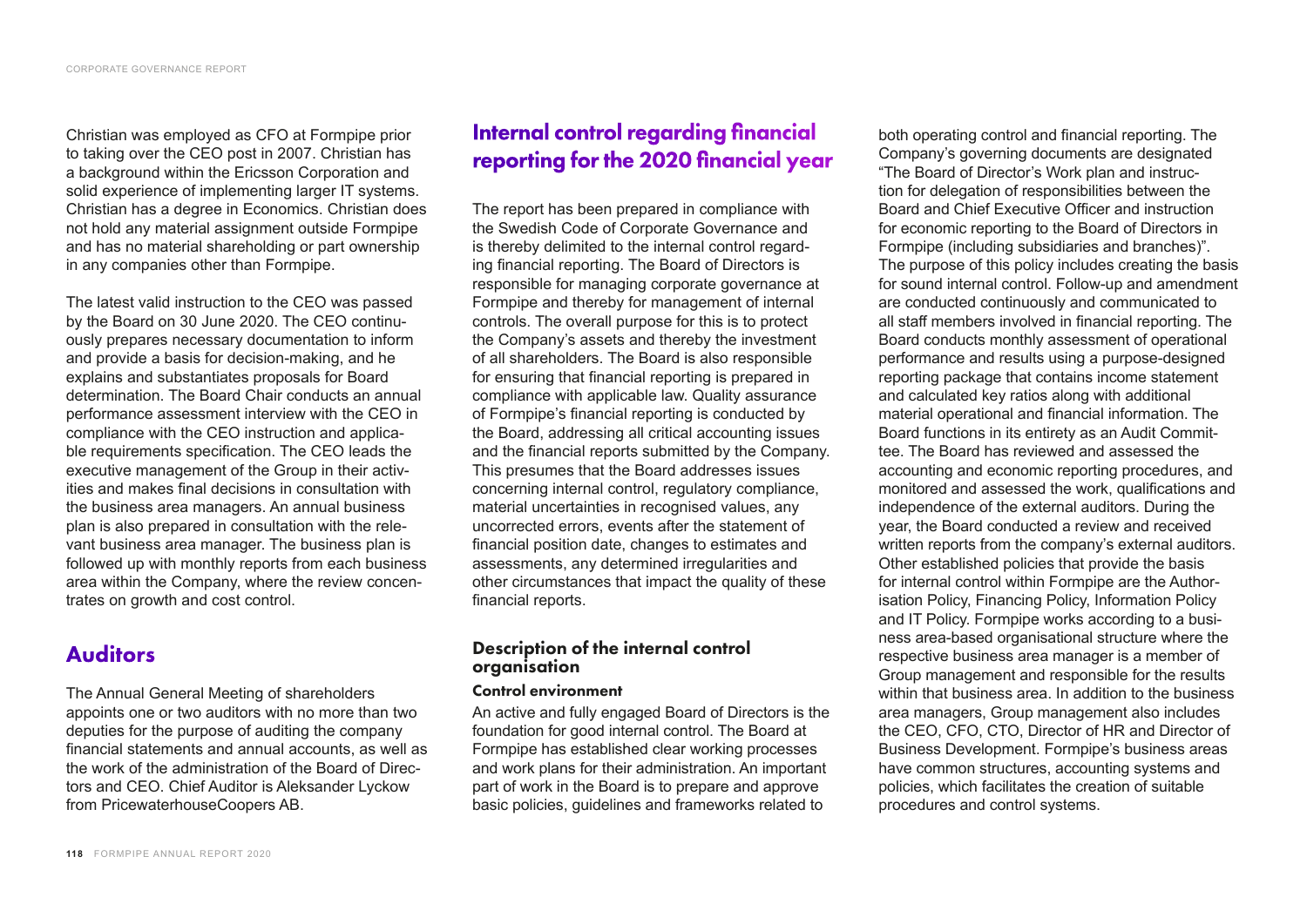#### Risk assessment

Formpipe actively and continuously conducts risk analyses, risk assessments and risk management to ensure that the risks the Company faces are managed appropriately within established rules. These risk assessments consider the Company's administrative procedures regarding invoicing and agreement management. Statement of financial position and income items that carry material risk for errors arising are monitored also continuously. The items carrying such risk for company operations include new sales and recurring revenues, as well as intangible assets. The risk assessment is conducted regularly by senior executives and reported monthly to the Board by the CEO.

#### Control activities

Policy documents and guidelines define how correct accounting, reporting and provision of information shall take place and how control activities are to be performed. Formpipe follows its Financial Guidelines, which include treatment of control activities such as reconciliation, authorisation flows, account reconciliations, financial systems and comparative metrics. The control structure manages the risks that the Board deems material to internal control of financial reporting. These control structures consist of clear delegation of responsibilities, clear procedures and clear roles. Examples of control activities include reporting decision-making processes and chains of command for significant decisions (such as new major customers, investments, agreements and similar) as well as auditing all financial reports that are presented.

#### Information and communication

The Company's steering documents, which are the policies, guidelines and manuals for internal and

external communication, are updated regularly and communicated internally through appropriate channels, such as internal meetings, internal newsletters and the Company intranet. A clear policy is established for communication with external parties that specifies all guidelines for how this information is to be published – the approved company Information Policy. The purpose of this policy is to ensure complete and correct compliance with all disclosure requirements for Formpipe according to applicable Issuer rules.

In addition, the Company is covered by the provisions in the EU Market Abuse Regulation No 596/2014 (MAR) that sets requirements on how the Company handles insider information. MAR regulates how insider information shall be made public to the market, under what conditions publication may be postponed and the manner in which the Company is obliged to keep a list of people working for the Company who have had access to insider information (a so-called log book).

Since 2017, the Company uses the digital tool InsiderLog to ensure that its handling of insider information meets the requirements in MAR and the Company's insider policy; from the decision to postpone publication of insider information all the way to the message to be submitted to the Swedish Financial Supervisory Authority when the insider event is over the and information has been published. Only authorised persons in the Company have access to InsiderLog.

#### Follow-up and monitoring

Follow-up of internal control is appropriate and conducted regularly by the company. The Board of Directors meets at least once a year with the Company's auditors to review the current standing, without the

CEO or other senior executives attending. The Board also ensures that the company's auditors conduct a cursory review of the financial reporting from the third quarter. Lastly, the auditors also submit a brief report on how internal control was done during the year. The Board annually assesses whether a separate internal audit function should be implemented at Formpipe. The current position of the Board on this issue is that the existing processes provide satisfactory management of this ongoing process and of internal control, and hence no formal internal auditing function has been implemented.

# Guidelines for remuneration of senior executives 2020

The AGM resolved to approve the proposal of the Board for guidelines to remuneration for the Company's Chief Executive Officer and other senior executives as follows: The AGM resolution principally agrees with previously applied policies for remuneration. The guidelines apply for agreements that are made after the 2020 Annual General Meeting, or where a change in remuneration occurs thereafter. The Board has not appointed a separate remuneration committee; instead, the Board in its entirety deals with issues relating to remuneration and other conditions of employment.

The Company shall offer market-adjusted terms which allow the Company to recruit and retain skilled personnel. Remuneration to senior executives shall consist of basic salary, variable remuneration, a long-term incentive programme, pensions, severance terms and other customary benefits.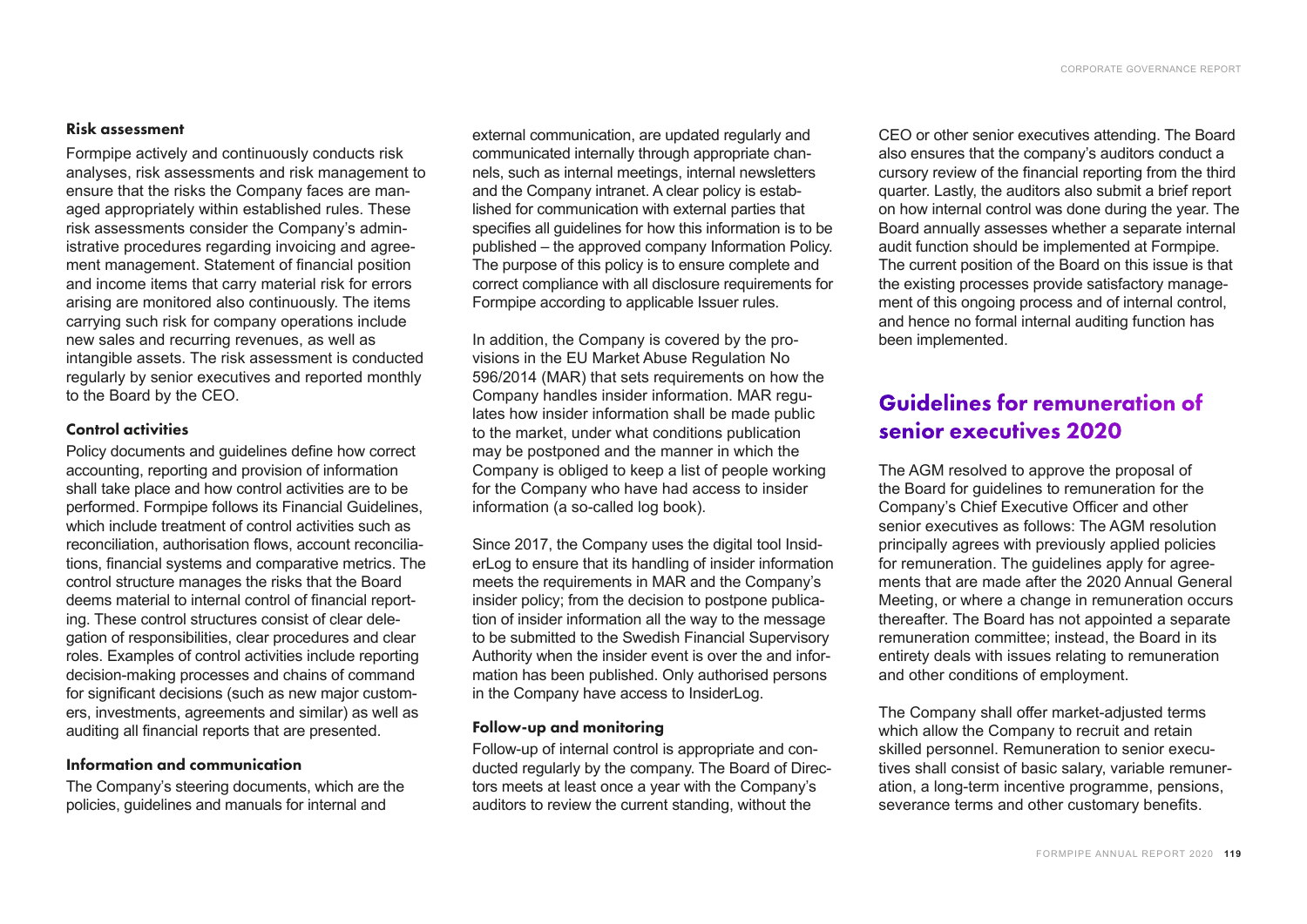The remuneration is based on the individual's commitment and performance in relation to targets defined in advance, both individual targets and shared targets for the Company as a whole. There is continuous evaluation of individual performance. The basic salary is usually reviewed once a year and must take into account the quality of the individual's performance.

The basic salary for the Managing Director and other senior executives must be competitive. The variable remuneration shall take into account the individual's level of responsibility and degree of influence. The extent of the variable remuneration is related to the extent by which financial objectives established by the Group's Board of Directors are met. The variable remuneration shall constitute no more than 40 per cent in addition to the basic salary. All variable remuneration plans have defined maximum allocation and outcome limits. A provision is made in the annual accounts for variable remuneration attributable to the financial year when applicable and is disbursed in close connection with the Annual General Meeting. The Company has stock-related incentive programmes directed at the entire staff (including the Chief Executive Officer and other senior executives) that is intended to promote the Company's long-term interests. The Board continuously evaluates whether additional option programmes or any other form of stock-related or stock price-related incentive programme should be proposed to the Annual General Meeting. The Chief Executive Officer and other senior executives shall have defined contribution pension agreements. Retirement occurs at age 65 for the Chief Executive Officer and the senior executives. Pension provisions are based solely on the budgeted salary. In the event of termination of the employment of the Chief Executive Officer, six months' notice of

termination and six months' severance pay will apply if the contract is terminated by the Company. Other income which the Chief Executive Officer receives during the period for which severance pay is paid will be subtracted from the severance pay. If the Chief Executive Officer terminates the contract, six months' notice must be given. A mutual notice period of 3 to 6 months applies between the Company and the other senior executives. In the event the Company is the object of a public takeover bid that results in at least 30 per cent of the Company's shares ending up in the possession of one and the same shareholder, the Chief Executive Officer is entitled, upon termination of employment by the Company or the Chief Executive Officer, to special severance pay corresponding to 12 basic monthly salaries at the time notice is given. Such severance pay is not subject to deduction for other income, shall be paid in its entirety upon the cessation of the employment and replaces the severance pay to which the Chief Executive Officer is normally entitled according to his or her employment contract.

The Annual General Meeting provided the Board of Directors with an opportunity to deviate from the proposed guidelines above in the event there are particular grounds for doing so in specific cases.

Reservation has been made in the annual accounts for variable remuneration attributable to 2020, and this will be paid soon after the 2021 AGM.

The guidelines for the remuneration of senior executives proposed to the 2021 Annual General Meeting are essentially unchanged, but are described below in detail in accordance with the guidelines applicable for 2021.

# Guidelines for remuneration of senior executives 2021

The guidelines for the remuneration of senior executives proposed to the 2021 Annual General Meeting cover salary and other remuneration of the Company's CEO and other senior executives. The guidelines also comprise remuneration of Board members insofar as they receive remuneration in addition to Board fees for services concerning a position covered by these guidelines. The guidelines are to be applied to remuneration that is agreed, and changes made in already agreed remuneration, after the guidelines have been adopted by the 2021 Annual General Meeting. The guidelines do not cover remuneration resolved by the General Meeting.

Regarding employment conditions that are subject to rules other than Swedish, proper adaptations may be made to comply with such compulsory rules or fixed local practice, whereby the overall purpose of the guidelines shall be fulfilled to the extent possible.

### The guidelines' promotion of the Company's business strategy, long-term interests and sustainability

Formpipe's strategy is to develop high-quality software and cloud services for organisations that place high demands on information management. Formpipe aims to grow both organically within select industries and through strategic acquisitions that reinforce the Company's offering in Content Services.

A successful implementation of the Company's business strategy and the safeguarding of the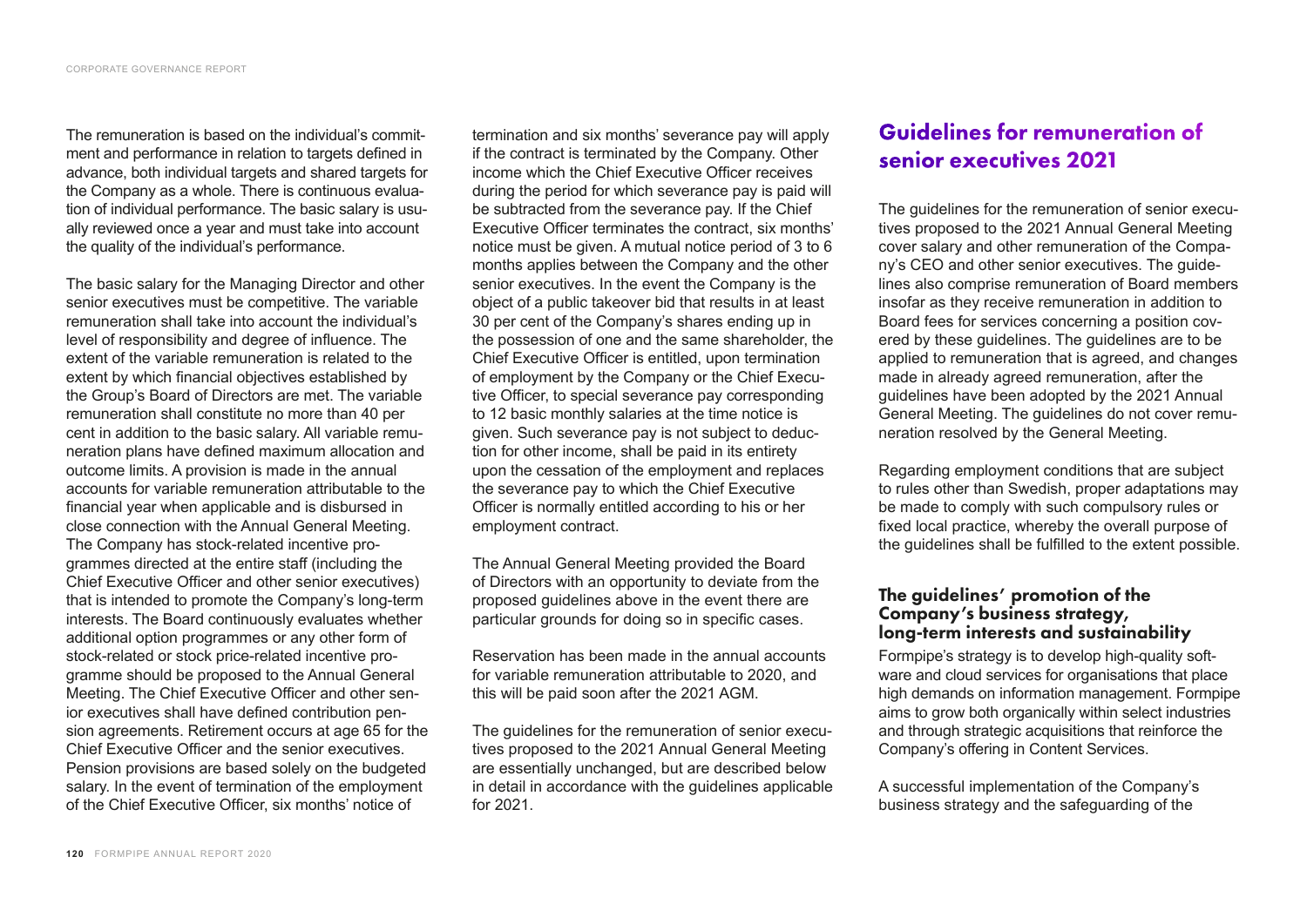Company's long-term interests, including its sustainability, presuppose that the Company can recruit and retain qualified employees. This requires that the Company can offer competitive compensation. These guidelines mean that senior executives can be offered competitive overall compensation.

In the Company, a share-related incentive programme has been established directed at the entire staff (including the CEO and other senior executives) that promotes employee shareholdings, which creates incentive to promote the Company's business strategy, long-term interests and sustainability. It has been approved by the General Meeting and therefore is not covered by these guidelines. For the same reason, the long-term share-related incentive programme that the Board proposed that the 2021 Annual General Meeting should approve is also not covered. The proposed programme essentially corresponds to existing programmes.

### Forms of remuneration

The Company shall offer market-adjusted terms which allow the Company to recruit and retain skilled personnel. Remuneration of senior executives shall consist of basic salary, variable remuneration, pensions, severance terms and other customary benefits. The remuneration is based on the individual's commitment and performance in relation to targets defined in advance, both individual targets and shared targets for the Company as a whole. There is continuous evaluation of individual performance. In addition to this, the General Meeting can pass a resolution regarding for example share- and share price-related remuneration, also independent of these guidelines.

#### Fixed salary

The basic salary is usually reviewed once a year and must take into account the quality of the individual's performance. The basic salary for the CEO and other senior executives must be competitive.

#### Variable salary

The variable remuneration shall take into account the individual's level of responsibility and degree of influence. The size of the variable remuneration shall be linked to predetermined and measurable criteria based on the outcome of the Company's earnings and growth of recurring revenues in relation to the targets set by the Board, which creates incentive to promote the Company's business strategy, longterm interests and sustainability. Fulfilment of criteria for disbursements of variable cash remuneration shall be able to be measured during a period of one year. The variable salary may total a maximum of 40 per cent of the fixed annual cash salary.

When the measurement period for fulfilment of criteria for payment of variable cash remuneration ends, the degree to which the criteria were fulfilled shall be assessed/determined. The Board of Directors is responsible for the assessment insofar as concerns variable cash remuneration of the CEO. Insofar as concerns variable cash remuneration of other senior executives, the CEO is responsible for the assessment. Insofar as pertains to financial targets, the assessment shall be based on the financial information most recently published by the Company. Variable remuneration is reserved in the annual accounts and paid out the year after the end of the measurement period.

#### Pension

The Chief Executive Officer and other senior executives shall have defined contribution pension agreements. Retirement occurs at age 65 for the Chief Executive Officer and the senior executives. Pension provisions are based solely on the budgeted salary unless otherwise is pursuant to compulsory collective agreement terms. Pension benefits may total a maximum of 35 per cent of the fixed annual cash salary.

#### Termination and severance terms

In the event of termination of the employment of the Chief Executive Officer, six months' notice of termination and six months' severance pay will apply if the contract is terminated by the Company. Other income which the Chief Executive Officer receives during the period for which severance pay is paid will be subtracted from the severance pay. If the Chief Executive Officer terminates the contract, six months' notice must be given. A mutual notice period of 3 to 6 months applies between the Company and the other senior executives. In the event the Company is the object of a public takeover bid that results in at least 30 per cent of the Company's shares ending up in the possession of one and the same shareholder, the Chief Executive Officer is entitled, upon termination of employment by the Company or the Chief Executive Officer, to special severance pay corresponding to 12 basic monthly salaries at the time notice is given. Such severance pay is not subject to deduction for other income, shall be paid in its entirety upon the cessation of the employment and replaces the severance pay to which the Chief Executive Officer is normally entitled according to his or her employment contract.